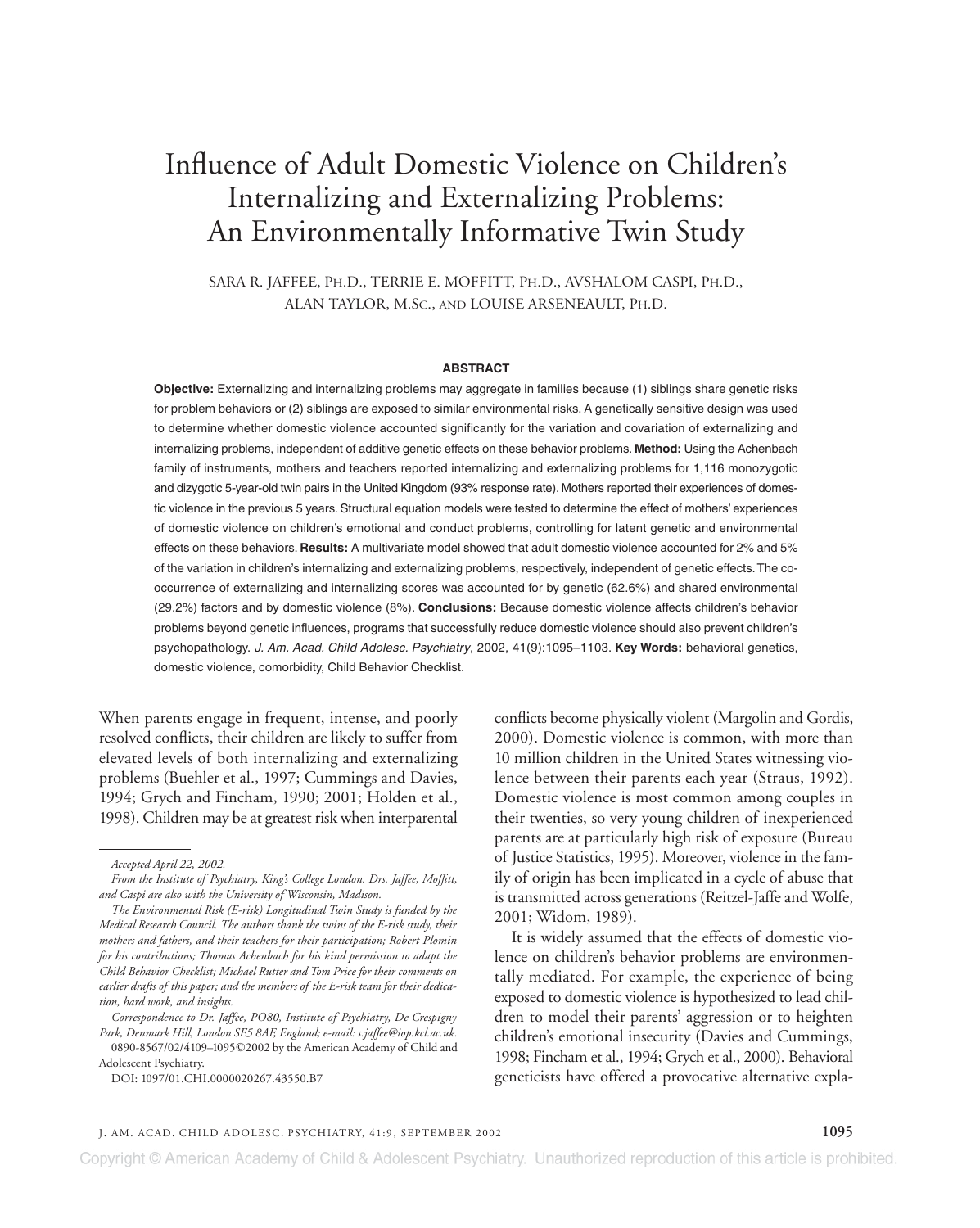nation: children whose parents experience domestic violence may instead be at *genetic* risk for behavior problems (DiLalla and Gottesman, 1991). That is, adults who meet diagnostic criteria for psychiatric disorders (including antisocial personality disorder, substance use, and depression) are at greater risk of becoming involved in violent intimate relationships (Danielson et al., 1998). Because these disorders are moderately heritable (Gershon and Cloninger, 1994), it is possible that domestic violence is simply a marker for a genetic predisposition to behavioral and emotional problems that parents will transmit to their children. In this study, we harnessed the power of an environmentally informative genetic design to test whether domestic violence affects young children's mental health beyond a genetic liability to mental health problems.

Twin studies are of particular value in testing hypotheses about whether behaviors aggregate in families because siblings share genetic versus environmental risk factors. The twin method is a natural experiment that relies on the different level of genetic relatedness between monozygotic (MZ) and dizygotic (DZ) twin pairs to estimate the contribution of genetic and environmental factors to individual differences in a phenotype of interest. Population variance on any behavioral phenotype may be partialed into an additive genetic component and two types of environmental components: a shared or family-wide environmental effect that serves to make children growing up in the same family similar to each other and a nonshared or child-specific environmental effect that impinges exclusively on one child and so serves to make children different from their siblings. Both genetic and environmental influences have been implicated in the etiology of children's internalizing and externalizing problems (Gjone and Stevenson, 1997; Rutter et al., 1999; Schmitz et al., 1994; Van den Oord et al., 2000). However, few twin studies have specified which aspects of the environment (or which genes) are involved. The specification of environmental risk variables is necessary to inform etiological theories and treatment efforts. The few twin studies that have measured putative environmental risks have been able to identify specific environmental risk factors against a background effect of family environment (Caspi et al., 2000; Kendler et al., 1992) and to more effectively disentangle environmental from genetic sources of influence (Kendler et al., 1996; Meyer et al., 2000). Thus the first goal of this study is to test whether domestic violence accounts for the familial aggregation of behavior problems beyond genetic influences on behavior problems.

Whereas univariate behavioral genetic studies decompose variation in a single disorder into that which can be accounted for by genetic and environmental influences, multivariate behavioral genetic studies of comorbidity decompose the *covariation between* disorders into that which can be accounted for by genetic and environmental influences. This allows researchers to test whether disorders co-occur because of shared genetic or environmental causes (Neale and Kendler, 1995). Comorbidity—the tendency for disorders to co-occur at greater than chance levels—is the rule rather than the exception among children in clinic and community samples (Angold et al., 1999; Verhulst and van der Ende, 1993). Comorbidity in children has worse implications for prognosis, treatment response, and social role impairment, and it has been associated with distinct environmental and biological risk factors (Angold et al., 1999). Thus the second goal of this study is to test whether domestic violence, which has been associated with children's externalizing and internalizing problems in previous research, is also linked to children's comorbid symptom presentation, while controlling for genetic effects on comorbidity.

# **METHOD**

### **Participants**

Participants are members of the Environmental Risk (E-risk) Longitudinal Twin Study, which investigates how genetic and environmental factors shape children's development. The E-risk sampling frame comprised two consecutive birth cohorts (1994 and 1995) in the Twins' Early Development Study, a birth register of twins born in England and Wales (Dale et al., 1998). Of the 15,906 twin pairs born in 1994–1995, 71% joined the register. Our sampling frame excluded opposite-sex twin pairs and began with the 73% of families in the register who had same-sex twins.

A list of 1,210 families, a 10% oversampling to allow for nonparticipation, was drawn from the register to target for home visits. The probability sample was drawn by using a high-risk stratification sampling frame. High-risk families were those in which the mother had her first child when she was 20 years of age or younger. Early first childbearing was used as the risk stratification variable because information on mother's age at first birth was present for virtually all families in the register, it is relatively free of measurement error, and it is a known risk factor for children's problem behaviors (Maynard, 1997; Moffitt and E-Risk Study Team, 2002). In the final sample, two thirds of the mothers accurately represented all mothers (aged 15–48 at first birth) in the general population in England and Wales in 1994–1995 and one third of the mothers constituted a 160% oversampling of young mothers (aged 15–20 at first birth) (Office for National Statistics, 1998).

Of the 1,210 families targeted, seven were ineligible for inclusion because the twins had moved overseas, did not speak English, were being raised by neither biological parent, or were opposite-sex. Of the 1,203 eligible families, 1,116 (93%) participated in home-visit assessments in 1999 and 2000 when the twins were 5 years old, 4% of families refused, and 3% were lost to tracing or could not be reached after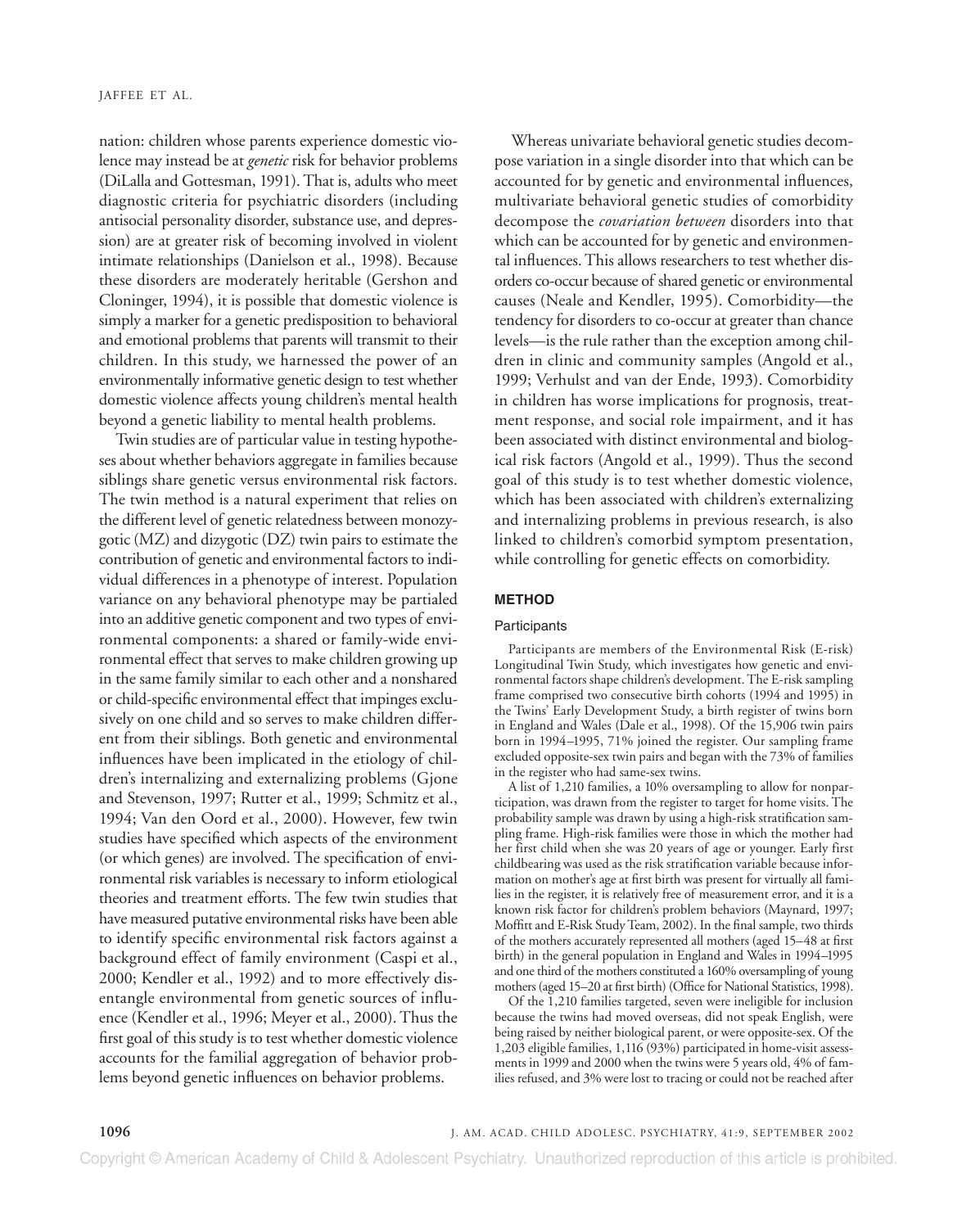many attempts. The sample included 56% MZ and 44% DZ twin pairs. Sex was evenly distributed across zygosity (49% male).

Data were collected within 60 days of the twins' fifth birthday for 80% of families and within 120 days for all families. Research workers, in teams of two, visited each home for 2.5 to 3 hours. While one research worker interviewed the mother, the other tested the twins in sequence in a different part of the house. Research workers were blind to the zygosity of the twins. Each research worker completed a formal 15-day training program on either the mother interview or the child assessment protocol to attain certification to a rigorous reliability standard. With a parent's permission, questionnaires were sent to the children's teachers, and teachers returned questionnaires for 94% of cohort children. Families were compensated for their participation.

### Measures

*Adult Domestic Violence.* Adult domestic violence was assessed by inquiring about 12 acts of physical violence, including all 9 items from the Conflict Tactics Scale, Form R (Straus, 1990), plus an additional 3 items describing other physically abusive behaviors (pushed/ grabbed/shoved; slapped; shaken; thrown an object; kicked/bit/hit with fist; hit with something; twisted arm; thrown bodily; beat up; choked/strangled; threatened with knife/gun; and used knife/gun). Thirty-two percent of children lived in families in which the mothers reported at least one incident of domestic violence. For example, 16% of mothers had been pushed, grabbed, or shoved by a partner, and 4% had been beaten up with multiple blows. Mothers were asked about their own violence toward any partner and about any partners' violence toward them during the 5 years since the twins' birth, responding "not true" (coded 0) or "true" (coded 2). Another response option, "somewhat true" (coded 1), was available for women who felt uncertain about their responses, but it was virtually unused by the women. The domestic violence measure represents the variety of acts of violence mothers had experienced as both victims and perpetrators. Scores were summed (range =  $0-40$ , mean =  $2.75$ , SD =  $5.67$ ). The internal consistency reliability of the physical abuse scale was 0.89. Additional methodological research shows that interpartner agreement for this measure is very high (latent correlation = 0.77) (Moffitt et al., 1997). Moreover, this variety scale is a strong predictor of which couples in the population experience clinically significant violence involving injury or official agency intervention (Moffitt et al., 2001).

*Externalizing and Internalizing Problems.* Children's externalizing and internalizing problems were assessed with the Child Behavior Checklist (Achenbach, 1991a) and the Teacher's Report Form (Achenbach, 1991b). The externalizing syndrome reported in this article was the sum of items in the Delinquent Behavior and Aggressive Behavior scales; the internal consistency reliabilities of the parents' and the teachers' reports of externalizing problems were 0.89 and 0.94, respectively. The internalizing syndrome reported in this article was the sum of items in the Withdrawn, Somatic Complaints, and Anxious/Depressed scales; the internal consistency reliabilities of the parents' and the teachers' reports of internalizing problems were both 0.85. The mothers' and teachers' reports of children's externalizing and internalizing problems correlated 0.30 and 0.17, respectively, *p* ≤ .001 for both. Correlations of this magnitude are typical in studies of children's behavioral and emotional problems (Achenbach et al., 1987). Analyses of the mothers' and the teachers' reports of children's antisocial behavior in this sample found that they loaded on a single common factor, and this model fit significantly better than one in which rater bias effects were also estimated. That the mothers' and the teachers' reports correlated only to a moderate degree suggests that mothers and teachers provide unique information about children's behavior (van der Ende, 1999). Because simple combinatorial rules work as well, if not better, than more complicated ones (Bird et al., 1992; Piacentini et al., 1992), the mothers' and the teachers' reports were averaged to create composite measures of internalizing and externalizing behavior.

#### Statistical Methods

We used maximum likelihood estimation techniques to test univariate and bivariate models of children's externalizing and internalizing problems (Neale and Cardon, 1992). In the univariate case, these models decompose the variance in children's externalizing or internalizing problems into that which can be accounted for by latent additive genetic (A), shared environmental (C), and nonshared environmental factors (E), plus domestic violence (measured variable). Because the latent variables are unmeasured, they do not have a natural scale and must be assigned a variance. Thus the variances of the latent variables are fixed at 1.0, and the variance of the measured variable (domestic violence) is freely estimated.

In the bivariate case, we tested a biometric model of the comorbidity of children's externalizing and internalizing problems (Neale and Cardon, 1992). The biometric model posits that the variance and covariance in children's externalizing and internalizing problems is accounted for by (1) latent additive genetic, shared environmental, and nonshared environmental factors that are specific to each phenotype and (2) latent additive genetic, shared environmental, and nonshared environmental factors that are common to both phenotypes. As an extension of the model, we included a measured variable, domestic violence, to test whether it accounted for the covariance of children's behavior problems. For this model to be identified, the paths from the common latent factors to the phenotypes are constrained to be equal (standardized paths differ slightly because the variances of the externalizing and internalizing phenotypes differ).

The goal of fitting different structural equations to twin data is to account for the observed covariance structure by using the most parsimonious number of parameters. To compare the fit of different models, we used three model-selection statistics. The first was the  $\chi^2$  goodness-of-fit statistic. Large values indicate poor model fit to the observed covariance structure. When two models are nested (i.e., identical with the exception of constraints placed on the submodel), the difference in fit between them can be evaluated with the  $\chi^2$  difference, using as its degrees of freedom the *df* difference from the two models. When the  $\chi^2$  difference is not statistically significant, the more parsimonious model is selected, as the test indicates that additional constraints do not improve the model fit. The second model-selection statistic was the root mean square error of approximation, which is an index of the model discrepancy, per degree of freedom, from the observed covariance structure (MacCallum et al., 1996). Values less than 0.05 indicate a close fit and values less than 0.08 indicate a fair fit to the data (Browne and Cudeck, 1993). The third model-selection statistic was the Bayesian Information Criterion, in which increasingly negative values correspond to increasingly better-fitting models. In comparing two models, differences in the Bayesian Information Criterion larger than 10 represent strong evidence in favor of the model with the smaller value (Raftery, 1995). Before proceeding with analyses, the domestic violence variable was square root–transformed to normalize its distribution. To correct for sex differences in the means and variances of the behavior problems scores, these were standardized within sex. Mplus software was used to weight all statistics to the proportion of young mothers in the U.K. population so as to provide unbiased estimates (Muthén and Muthén, 1998).

# **RESULTS**

Table 1 reports descriptive statistics for the domestic violence, externalizing, and internalizing measures. The MZ and DZ correlations provide rough estimates of the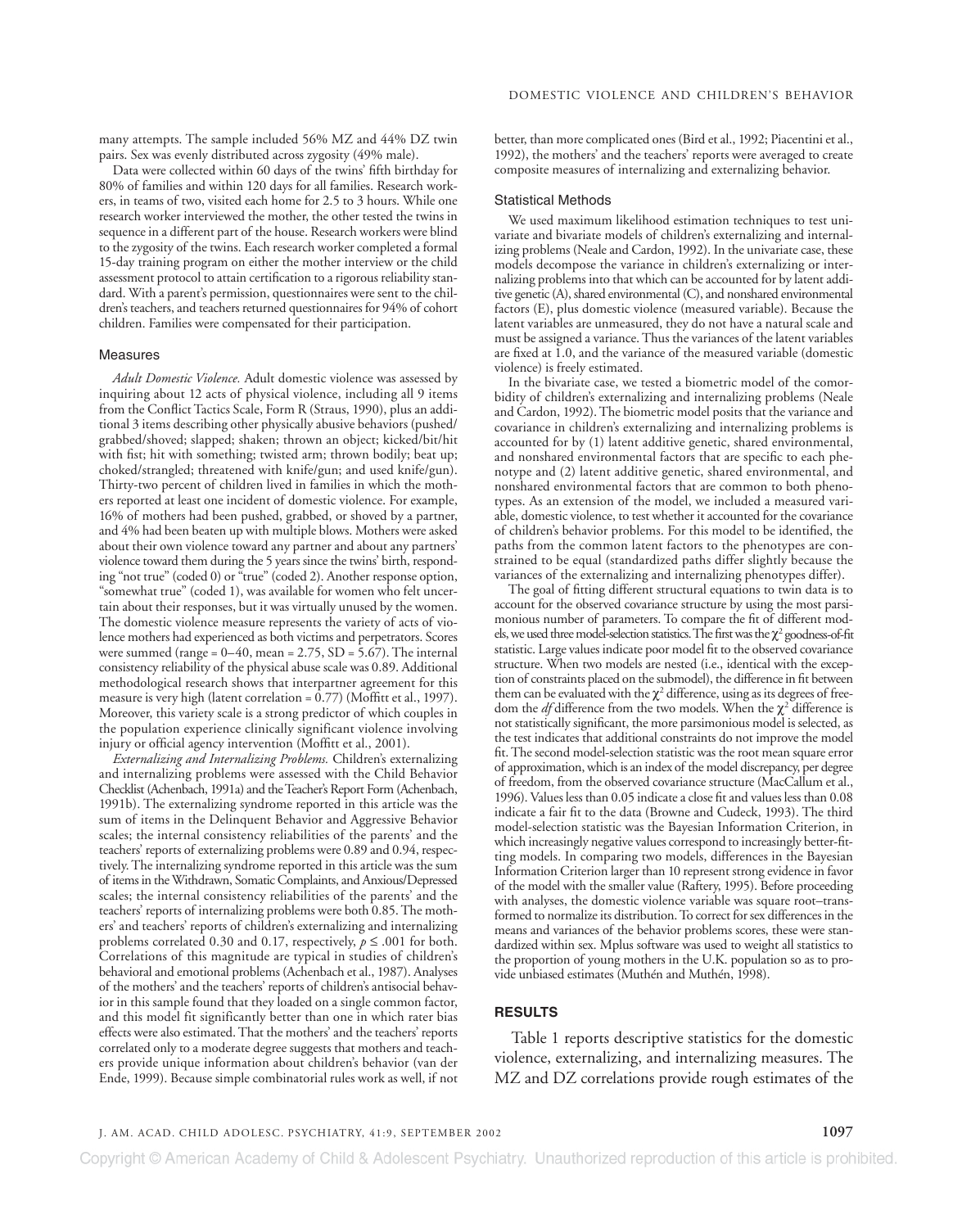|                      |               | Twin 1        | Twin 2        | Domestic               |            |  |  |
|----------------------|---------------|---------------|---------------|------------------------|------------|--|--|
|                      | Externalizing | Internalizing | Externalizing | Internalizing          | Violence   |  |  |
| MZ twins $(n = 609)$ |               |               |               |                        |            |  |  |
| Twin 1               |               |               |               |                        |            |  |  |
| Externalizing        | 1.00          |               |               |                        |            |  |  |
| Internalizing        | $0.37***$     | 1.00          |               |                        |            |  |  |
| Twin 2               |               |               |               |                        |            |  |  |
| Externalizing        | $0.75***$     | $0.38***$     | 1.00          |                        |            |  |  |
| Internalizing        | $0.29***$     | $0.55***$     | $0.39***$     | 1.00                   |            |  |  |
| Domestic violence    | $0.21***$     | $0.13***$     | $0.23***$     | $0.15***$              | 1.00       |  |  |
| Means (SD)           | 8.77(7.14)    | 6.87(4.83)    | 8.50 (6.70)   | $6.91^{\alpha}$ (4.79) | 2.85(5.79) |  |  |
| DZ twins $(n = 494)$ |               |               |               |                        |            |  |  |
| Twin 1               |               |               |               |                        |            |  |  |
| Externalizing        | 1.00          |               |               |                        |            |  |  |
| Internalizing        | $0.31***$     | 1.00          |               |                        |            |  |  |
| Twin 2               |               |               |               |                        |            |  |  |
| Externalizing        | $0.31***$     | $0.30***$     | 1.00          |                        |            |  |  |
| Internalizing        | $0.24***$     | $0.32***$     | $0.31***$     | 1.00                   |            |  |  |
| Domestic violence    | $0.15***$     | $0.18***$     | $0.17***$     | $0.12***$              | 1.00       |  |  |
| Means (SD)           | 9.01(6.58)    | 7.25(4.90)    | 8.16 (6.34)   | $7.68a$ (5.17)         | 2.64(5.53) |  |  |

**TABLE 1** Descriptive Statistics for Behavior Problem Scores and Domestic Violence for MZ and DZ Twins (Raw Scores)

*Note: N* = 1,103 because six families were missing information on zygosity and seven families were missing information on domestic violence. MZ = monozygotic; DZ = dizygotic. *<sup>a</sup>* Mean scores differ significantly.

\*\* *p* ≤ .01; \*\*\* *p* ≤ .001.

extent to which genetic factors account for individual differences in children's behavior problems. The heritability estimate is derived by  $2(rMZ - rDZ)$ , where  $r =$  phenotypic correlation (Plomin et al., 2001). As shown in Table 1, the DZ correlations for externalizing and internalizing problems were approximately half the size of the MZ correlations, suggesting substantial additive genetic effects on individual differences in these problems. The pattern of MZ–DZ cross-twin, cross-phenotype correlations (e.g., twin 1's externalizing score with twin 2's internalizing score) was informative with respect to decomposing the covariation between internalizing and externalizing problems. The DZ cross-twin correlations were more than half the magnitude of the MZ cross-twin correlations, indicating genetic but also shared environmental effects on the covariation between externalizing and internalizing problems.

At the phenotypic level, domestic violence predicts children's behavior problems. Figure 1 displays mean externalizing and internalizing scores for boys and girls as a function of whether their mothers experienced domestic violence. Ordinary least-squares regression models (using the sandwich variance estimator to correct for the nonindependence of twin observations) (StataCorp, 1999) showed that children living in homes with domestic violence had significantly elevated levels of externalizing (*b* = .23,  $p \leq .001$ ) and internalizing problems ( $b = .12$ ,  $p \leq$ .001), controlling for sex. A test of the interaction between sex and domestic violence showed that the effect of domestic violence on externalizing or internalizing problems did not differ significantly for boys and girls ( $b = -.04$ , not significant [NS], and  $b = -.07$ , NS, respectively).

# Does Domestic Violence Account for the Familial Aggregation of Children's Externalizing and Internalizing Problems?

To test the significance of genetic, shared and nonshared environmental, and domestic violence effects on children's externalizing and internalizing problems, these paths were dropped (i.e., set to zero), one at a time, from the full MACE model (where M refers to "measured environment" and A, C, and E refer to latent additive genetic, shared environmental, and nonshared environmental effects, respectively). The best-fitting models indicated substantial additive genetic and nonshared environmental effects and effects of domestic violence on externalizing and internalizing problems (Table 2, MAE models). A model in which shared environmental effects were freely estimated did not fit significantly better than one in which

**1098** J. AM. ACAD. CHILD ADOLESC. PSYCHIATRY, 41:9, SEPTEMBER 2002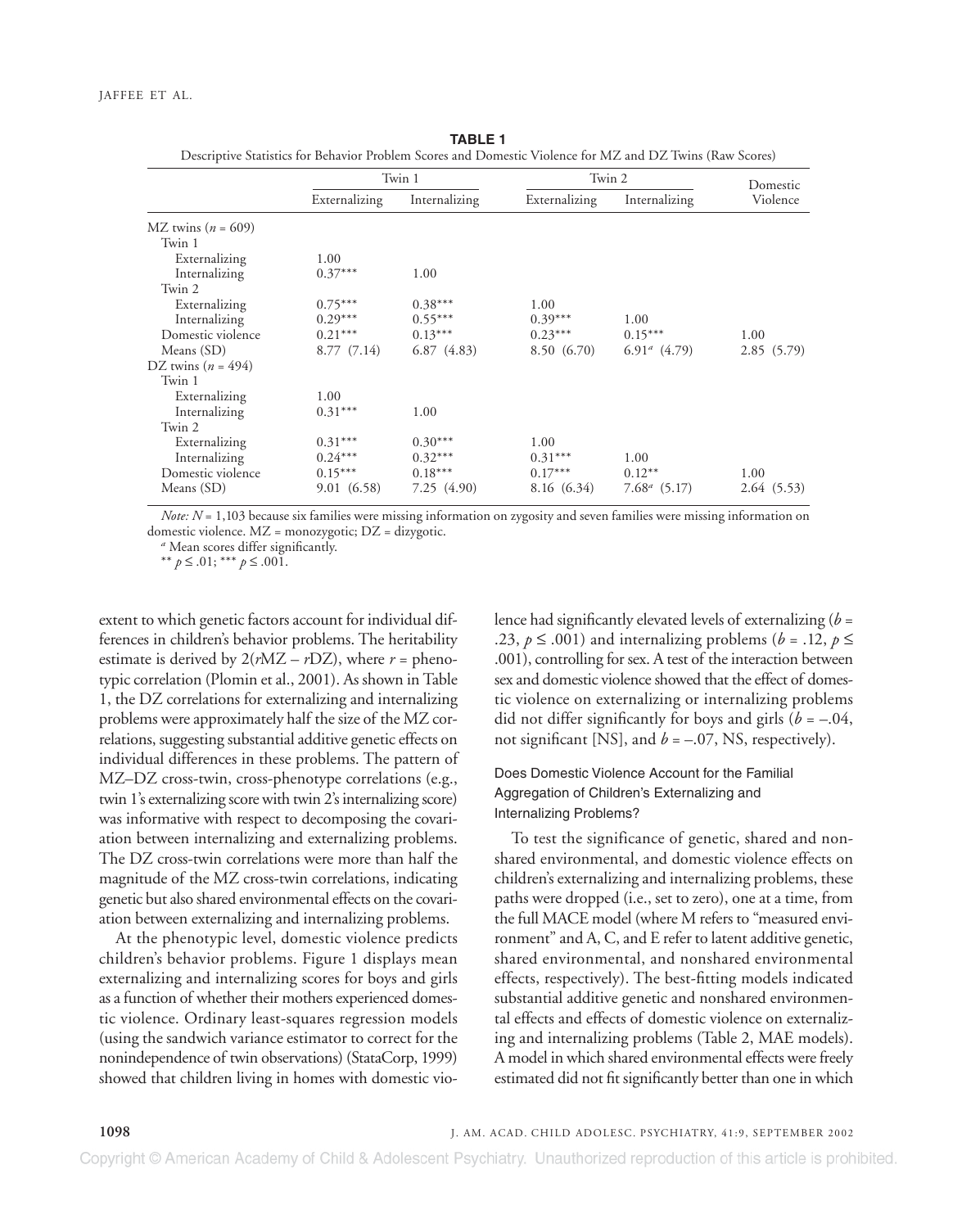

**Fig. 1** Mean scores (standardized within sex) on externalizing and internalizing problems for boys and girls as a function of mothers' experiences of domestic violence.

these effects were fixed at zero, indicating that this path could be dropped without compromising the model fit to the observed data. The variance in behavior problems that is accounted for by each parameter in the model can be derived by squaring the standardized parameter estimate. Thus domestic violence accounted for approximately 5% of the variance in children's externalizing problems and 2% of the variance in children's internalizing problems, with the remainder accounted for by additive genetic and nonshared environmental factors. A model in which domestic violence was hypothesized to have no effect on externalizing and internalizing problems (Table 2, AE

model) fit significantly worse than a model in which this path was freely estimated ( $\chi^2$ <sub>diff</sub> [1] = 70.03,  $p \leq .001$ , and  $\chi^2$ <sub>diff</sub> [1] = 35.21,  $p \leq .001$ , respectively), indicating that the effect of domestic violence on internalizing and externalizing problems was significant. For both externalizing and internalizing problems, a model in which the parameter estimates were permitted to vary for boys and girls did not fit significantly better than the more parsimonious model in which the parameter estimates were constrained to be equal for both sexes ( $\chi^2_{\text{diff}}$  [5] = 7.32, NS, and  $\chi^2_{\text{diff}}$ [5] = 2.88, NS, respectively), indicating that the pattern of effects did not differ for boys and girls.

|                  |      |      |      | Standardized Parameter Estimates for Univariate Measured ACE (MACE) Models<br>for Externalizing and Internalizing Problems |          |    |          |                          |  |  |
|------------------|------|------|------|----------------------------------------------------------------------------------------------------------------------------|----------|----|----------|--------------------------|--|--|
|                  | A    |      | E    | Domestic<br>Violence                                                                                                       | $\chi^2$ | df | $BIC^a$  | RMSEA (CI)               |  |  |
| Externalizing    |      |      |      |                                                                                                                            |          |    |          |                          |  |  |
| <b>MACE</b>      | 0.81 | 0.00 | 0.54 | 0.22                                                                                                                       | 12.71    |    | $-36.33$ | $0.038$ $(0.00, 0.072)$  |  |  |
| MAE <sup>b</sup> | 0.81 |      | 0.54 | 0.22                                                                                                                       | 12.71    | 8  | $-43.34$ | $0.033$ $(0.00, 0.065)$  |  |  |
| AE.              | 0.84 |      | 0.54 |                                                                                                                            | 82.74*   | 9  | 19.69    | $0.122$ $(0.099, 0.147)$ |  |  |
| Internalizing    |      |      |      |                                                                                                                            |          |    |          |                          |  |  |
| MACE             | 0.73 | 0.14 | 0.66 | 0.15                                                                                                                       | 5.57     |    | $-43.47$ | 0.000 (0.00, 0.045)      |  |  |
| MAE <sup>b</sup> | 0.74 |      | 0.66 | 0.15                                                                                                                       | 5.63     | 8  | $-50.42$ | 0.000(0.00, 0.039)       |  |  |
| AE               | 0.76 |      | 0.65 |                                                                                                                            | $40.84*$ | 9  | $-22.21$ | $0.080$ $(0.056, 0.106)$ |  |  |

**TABLE 2**

*Note:* M = measured variable (domestic violence); A = latent additive genetic factors; C = shared environmental factors; E = nonshared environmental factors; BIC = Bayesian Information Criterion; RMSEA = root mean square error of approximation;

<sup>*a*</sup> BIC is estimated as  $\chi^2 - df(\log n)$  (Raftery, 1995). *b* Best-fitting models.

\* *p* ≤ .05.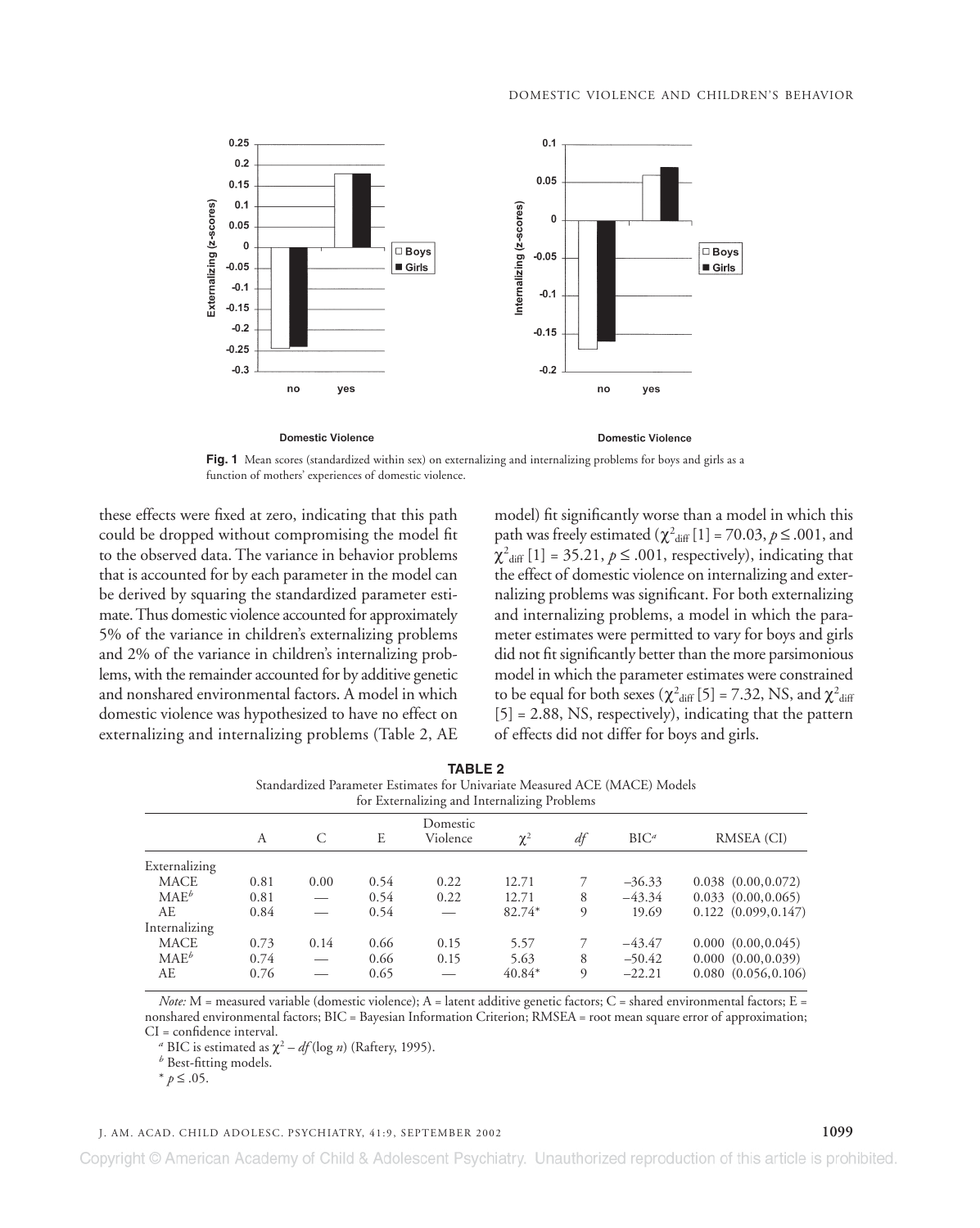# **DISCUSSION**

| Does Domestic Violence Account for Comorbidity in<br>Children's Externalizing and Internalizing Problems?             |                                                                                             |                         |               |                  |              |                                              |                                 |                  |                                                                                                                                                                                                                                                                           |  |
|-----------------------------------------------------------------------------------------------------------------------|---------------------------------------------------------------------------------------------|-------------------------|---------------|------------------|--------------|----------------------------------------------|---------------------------------|------------------|---------------------------------------------------------------------------------------------------------------------------------------------------------------------------------------------------------------------------------------------------------------------------|--|
| The best-fitting model (Table 3, MaeAC) showed sig-                                                                   |                                                                                             |                         |               | RMSEA (CI)       | 0.045, 0.081 | (0.041, 0.076)<br>(0.04, 0.075)              | (0.042, 0.075)<br>(0.058, 0.09) | (0.079, 0.11)    | nonshared environmental factors; BIC<br>"The first "ace" refers to phenotype-specific genetic and environmental effects, and the second "ACE" refers to common genetic and environmental effects.<br>"The paths from the latent factors to the phenotypes were constraine |  |
| nificant effects of additive genetic and nonshared factors                                                            |                                                                                             |                         |               |                  |              |                                              |                                 |                  |                                                                                                                                                                                                                                                                           |  |
| that were <i>unique</i> to each phenotype and significant effects                                                     |                                                                                             |                         |               |                  |              |                                              |                                 |                  |                                                                                                                                                                                                                                                                           |  |
| of additive genetic and shared environmental factors that                                                             |                                                                                             |                         |               |                  | 0.063        | 0.056<br>0.057                               | 0.074<br>0.058                  | 0.094            |                                                                                                                                                                                                                                                                           |  |
| were <i>common</i> to both phenotypes. The fit of the model                                                           |                                                                                             |                         |               |                  |              |                                              |                                 |                  |                                                                                                                                                                                                                                                                           |  |
| did not deteriorate significantly if the common nonshared                                                             |                                                                                             |                         |               | $\mathrm{BIC}^c$ | $-69.16$     | $-83.18$<br>$-88.28$                         | $-90.82$<br>$-66.14$            | $-26.13$         |                                                                                                                                                                                                                                                                           |  |
| environmental and the specific shared environmental path-                                                             |                                                                                             |                         |               |                  |              |                                              |                                 |                  |                                                                                                                                                                                                                                                                           |  |
| ways were constrained to be zero. The fit of the model                                                                |                                                                                             |                         |               |                  |              |                                              |                                 |                  |                                                                                                                                                                                                                                                                           |  |
| deteriorated significantly if domestic violence was hypoth-                                                           |                                                                                             |                         |               | $\mathcal{P}$    |              | $\overline{c}$<br>$\overline{21}$            | 223                             |                  |                                                                                                                                                                                                                                                                           |  |
| esized to have no effect on externalizing or internalizing                                                            |                                                                                             |                         |               |                  |              |                                              |                                 |                  | $\mathop{\rm II}\nolimits$                                                                                                                                                                                                                                                |  |
| problems ( $\chi^2$ <sub>diff</sub> [2] = 76.16, $p \leq .001$ ). Figure 2 shows the                                  |                                                                                             |                         |               | $\chi^2$         |              | $56.94*$<br>$56.94*$<br>$58.84*$<br>$58.31*$ | $87.99*$                        | $.35.00*$        |                                                                                                                                                                                                                                                                           |  |
| biometric model of comorbidity of externalizing and inter-                                                            |                                                                                             |                         |               |                  |              |                                              |                                 |                  |                                                                                                                                                                                                                                                                           |  |
| nalizing problems. The biometric model is presented for                                                               |                                                                                             |                         |               |                  |              |                                              |                                 |                  |                                                                                                                                                                                                                                                                           |  |
| one twin only and would be identical for the second twin.                                                             |                                                                                             |                         |               | $\rm{Int}$       | 0.15         | 0.15                                         | 0.15<br>0.15                    |                  |                                                                                                                                                                                                                                                                           |  |
| The phenotypic correlation between children's exter-                                                                  |                                                                                             | Domestic<br>Violence    |               |                  |              |                                              |                                 |                  | shared environmental factors; e, E                                                                                                                                                                                                                                        |  |
| nalizing and internalizing problems ( $r = 0.35$ , $p \le 0.001$ )                                                    |                                                                                             |                         |               | Ext              |              |                                              | 0.212220                        |                  |                                                                                                                                                                                                                                                                           |  |
| indexes the comorbidity of children's behavior problems.                                                              |                                                                                             |                         |               |                  |              |                                              |                                 |                  |                                                                                                                                                                                                                                                                           |  |
| The correlation of 0.35 is derived by multiplying and sum-                                                            |                                                                                             |                         |               | $\Box$           | 0.14         | 0.14                                         |                                 |                  |                                                                                                                                                                                                                                                                           |  |
| ming the paths that connect the externalizing and inter-<br>nalizing phenotypes (Fig. 2). The common genetic and      |                                                                                             |                         | Internalizing |                  |              |                                              |                                 |                  | = confidence interval.<br>$\, \parallel$                                                                                                                                                                                                                                  |  |
| shared environmental factors accounted for 62.6% and                                                                  |                                                                                             |                         |               | $\bigcirc$       |              | $0.34$<br>0.34                               |                                 | 0.53             |                                                                                                                                                                                                                                                                           |  |
| 29.2%, respectively, of the correlation between children's                                                            | TABLE <sub>3</sub>                                                                          |                         |               |                  |              |                                              |                                 |                  |                                                                                                                                                                                                                                                                           |  |
| externalizing and internalizing problems. Domestic vio-                                                               |                                                                                             |                         |               | $\prec$          |              | $3.4940$<br>0.000                            |                                 | 0.46             |                                                                                                                                                                                                                                                                           |  |
| lence accounted for 8% of the co-occurrence, indepen-                                                                 |                                                                                             | Common ACE <sup>b</sup> |               |                  |              |                                              |                                 |                  |                                                                                                                                                                                                                                                                           |  |
| dent of genetic effects on children's behavior problems.                                                              |                                                                                             |                         |               | $\Box$           | 0.14         | 0.14                                         |                                 |                  |                                                                                                                                                                                                                                                                           |  |
|                                                                                                                       |                                                                                             |                         |               |                  |              |                                              |                                 |                  |                                                                                                                                                                                                                                                                           |  |
| <b>DISCUSSION</b>                                                                                                     | ter Estimates for the Bivariate Measured ACE (MaceACE)" Model of Comorbid Behavior Problems |                         | Externalizing | $\cup$           |              | $0.34$<br>0.34                               |                                 | 0.53             | = latent additive genetic factors; c, C<br>mean square error of approximation; CI                                                                                                                                                                                         |  |
| In recent years, much socialization research (includ-                                                                 |                                                                                             |                         |               |                  | 0.44         | 0.44                                         |                                 | 0.47             |                                                                                                                                                                                                                                                                           |  |
| ing research on family violence) has come under fire for                                                              |                                                                                             |                         |               | ⋖                |              |                                              | $0.47$<br>0.57                  |                  |                                                                                                                                                                                                                                                                           |  |
| ignoring the potential influence of genes on behavior                                                                 |                                                                                             |                         |               |                  |              |                                              |                                 |                  |                                                                                                                                                                                                                                                                           |  |
| (DiLalla and Gottesman, 1991; Rowe, 1994). To our                                                                     |                                                                                             |                         | izing         | $\mathbb O$      | 0.66         |                                              | 89.0<br>0.67<br>0.67<br>0.68    |                  | 995).                                                                                                                                                                                                                                                                     |  |
| knowledge, the present study is the first to show that                                                                |                                                                                             |                         |               |                  |              |                                              |                                 |                  |                                                                                                                                                                                                                                                                           |  |
| domestic violence has an environmental effect on chil-                                                                |                                                                                             |                         | Internali     | $\cup$           | 0.00         |                                              |                                 |                  | $= 1000t$                                                                                                                                                                                                                                                                 |  |
| dren's behavior problems independent of genetic effects.                                                              | Standardized Parame                                                                         |                         |               | $\approx$        |              | 0.45                                         | 0.46                            | 0.46<br>0.44     | $-df(\log n)$ (Raftery, 1                                                                                                                                                                                                                                                 |  |
| Our findings highlight the importance of including                                                                    |                                                                                             | Specific ace            |               |                  |              |                                              |                                 |                  |                                                                                                                                                                                                                                                                           |  |
| <i>measured</i> environmental risk factors in genetically sensi-                                                      |                                                                                             |                         |               |                  |              |                                              |                                 |                  |                                                                                                                                                                                                                                                                           |  |
| tive designs. Doing so provides opportunities to identify<br>potentially modifiable environmental risks in the etiol- |                                                                                             |                         |               | $\circ$          |              | 0.53<br>0.55                                 | 0.56<br>0.55                    | 0.55             |                                                                                                                                                                                                                                                                           |  |
| ogy of behavioral disorders.                                                                                          |                                                                                             |                         |               | $\circ$          | 0.00         |                                              |                                 |                  |                                                                                                                                                                                                                                                                           |  |
| In the classical twin design, sample sizes of more than                                                               |                                                                                             |                         | Externalizing |                  |              |                                              |                                 |                  |                                                                                                                                                                                                                                                                           |  |
| 1,000 twin pairs are needed for statistical power to detect                                                           |                                                                                             |                         |               | $\mathfrak{a}$   |              | $\overline{0.5}$                             | 0.58                            | $0.60$<br>$0.59$ |                                                                                                                                                                                                                                                                           |  |
| a shared environmental effect that accounts for even $10\%$                                                           |                                                                                             |                         |               |                  |              |                                              |                                 |                  | Note: M = measured variable (domestic violence); a, A<br>Bayesian Information Criterion; RMSEA<br>$^c$ BIC is estimated as $\chi^2$<br>$4$ Best-fitting model                                                                                                             |  |
| to 15% of the variation in a moderately heritable trait                                                               |                                                                                             |                         |               |                  |              |                                              |                                 |                  | $p < .05$ .                                                                                                                                                                                                                                                               |  |
| (Martin et al., 1978). The power to discern environmental                                                             |                                                                                             |                         |               |                  | MaceACE      | MaeACE<br><b>MaeAC</b>                       |                                 |                  |                                                                                                                                                                                                                                                                           |  |
| effects increases markedly when aspects of the environ-                                                               |                                                                                             |                         |               |                  |              |                                              | MaeC<br>MaeA                    | aeAC             |                                                                                                                                                                                                                                                                           |  |
|                                                                                                                       |                                                                                             |                         |               |                  |              |                                              |                                 |                  |                                                                                                                                                                                                                                                                           |  |
| 1100                                                                                                                  |                                                                                             |                         |               |                  |              |                                              |                                 |                  | J. AM. ACAD. CHILD ADOLESC. PSYCHIATRY, 41:9, SEPTEMBER 2002                                                                                                                                                                                                              |  |

Copyright © American Academy of Child & Adolescent Psychiatry. Unauthorized reproduction of this article is prohibited.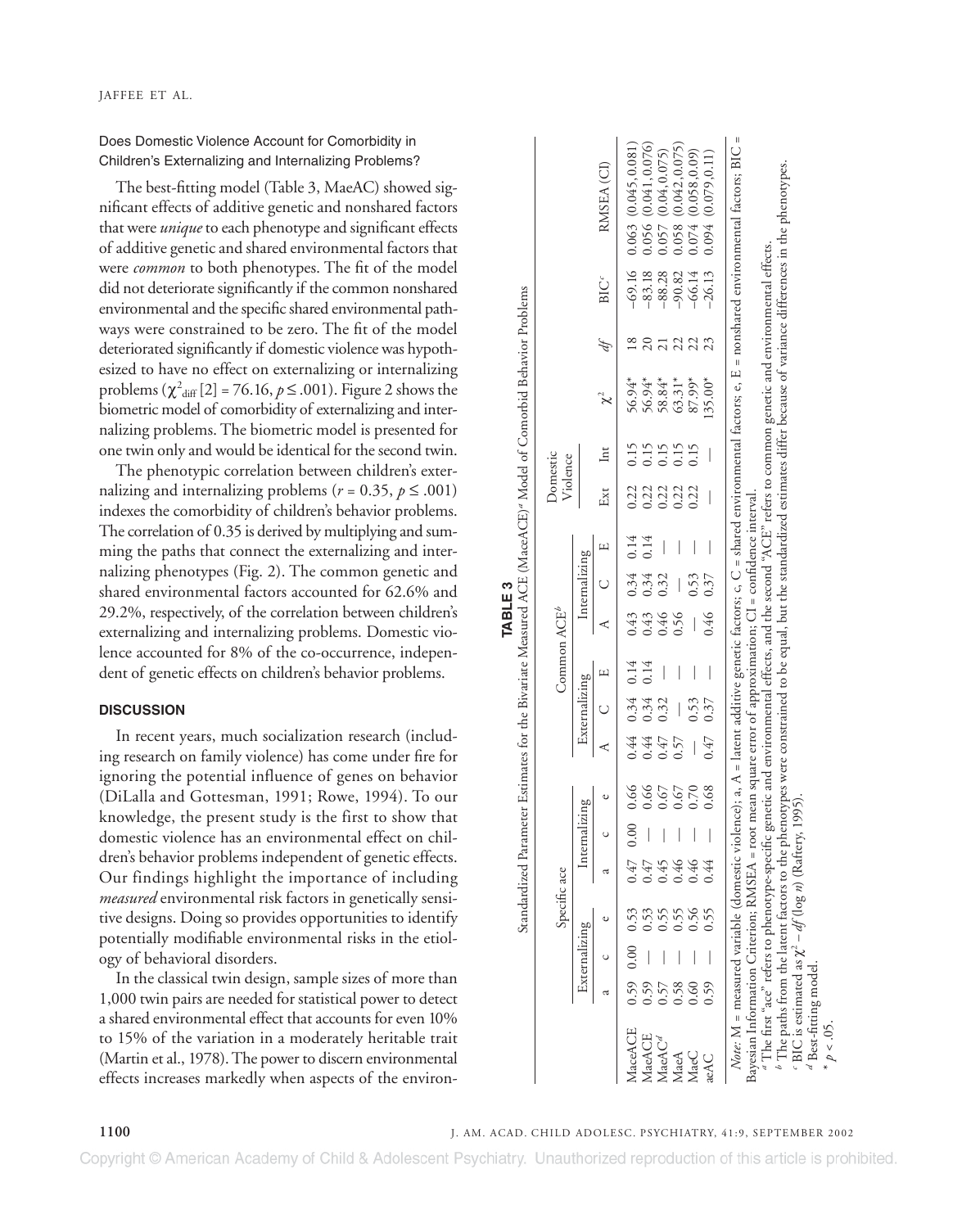

Fig. 2 Standardized parameter estimates from the best-fitting biometric model. A<sub>se</sub>, C<sub>se</sub>, and E<sub>se</sub> refer to specific genetic, shared environmental, and nonshared environmental influences on externalizing problems. Asi, Csi, and Esi refer to specific genetic and environmental influences on internalizing problems.  $A_c$ ,  $C_c$ , and  $E_c$  refer to common genetic, shared environmental, and nonshared environmental influences on externalizing and internalizing problems. The model is displayed for twin 1 only; the model for twin 2 would look identical. Although the common parameters were constrained to be equal for externalizing and internalizing problems, slight variance differences in the two measures create differences in the standardized values. The variances of the latent variables are fixed at 1 and the variance of the measured variable (domestic violence) is freely estimated. To determine how much of the variance in externalizing and internalizing problems is accounted for by the latent and measured factors, the parameter estimates are squared (e.g.,  $A_c$  accounts for 22% of the variance in externalizing problems).  $* p \leq .05$ .

ment are measured and estimated separately from a latent "black box" environmental component. In the present study, this was illustrated in our separate analyses of externalizing and internalizing problems, where shared environmental effects (estimated as latent components) were undetectable but the effect of domestic violence was statistically significant, accounting for 2% to 5% of the variance in externalizing and internalizing problems. In addition, shared environmental influences accounted for 29% of the *comorbid* symptom presentation, with domestic violence accounting for 13.5% of this effect. Our findings also replicate research showing that genetic influences account for both variation and covariation in children's externalizing and internalizing problems (O'Connor et al., 1998; Van den Oord et al., 2000).

# Limitations

This study has several limitations. The first concerns whether findings from twins can generalize to singletons in terms of (1) mean levels of children's behavior problems,

(2) children's risk of exposure to domestic violence, and (3) the effect of domestic violence on children's behavior problems. With respect to these issues, twins and singletons do not differ significantly in terms of emotional or conduct problems (Moilanen et al., 1999) and the association between domestic violence and children's behavior problems in our twin sample is similar to that observed in singleton samples (Margolin and Gordis, 2000). Nevertheless, future research is needed to determine whether twins are at greater risk of exposure to domestic violence than singletons.

Second, we did not examine whether the twins were present when their mothers experienced violence. However, the practical constraints of raising young twins suggest that the twins were seldom far from their mothers and would have been exposed to most of their mothers' experiences. A separate issue is that adult domestic violence is correlated with child abuse (Margolin and Gordis, 2000). Because abused children also experience both internalizing and externalizing problems, children's victimization, as opposed to parents' domestic violence, might explain our findings.

Copyright © American Academy of Child & Adolescent Psychiatry. Unauthorized reproduction of this article is prohibited.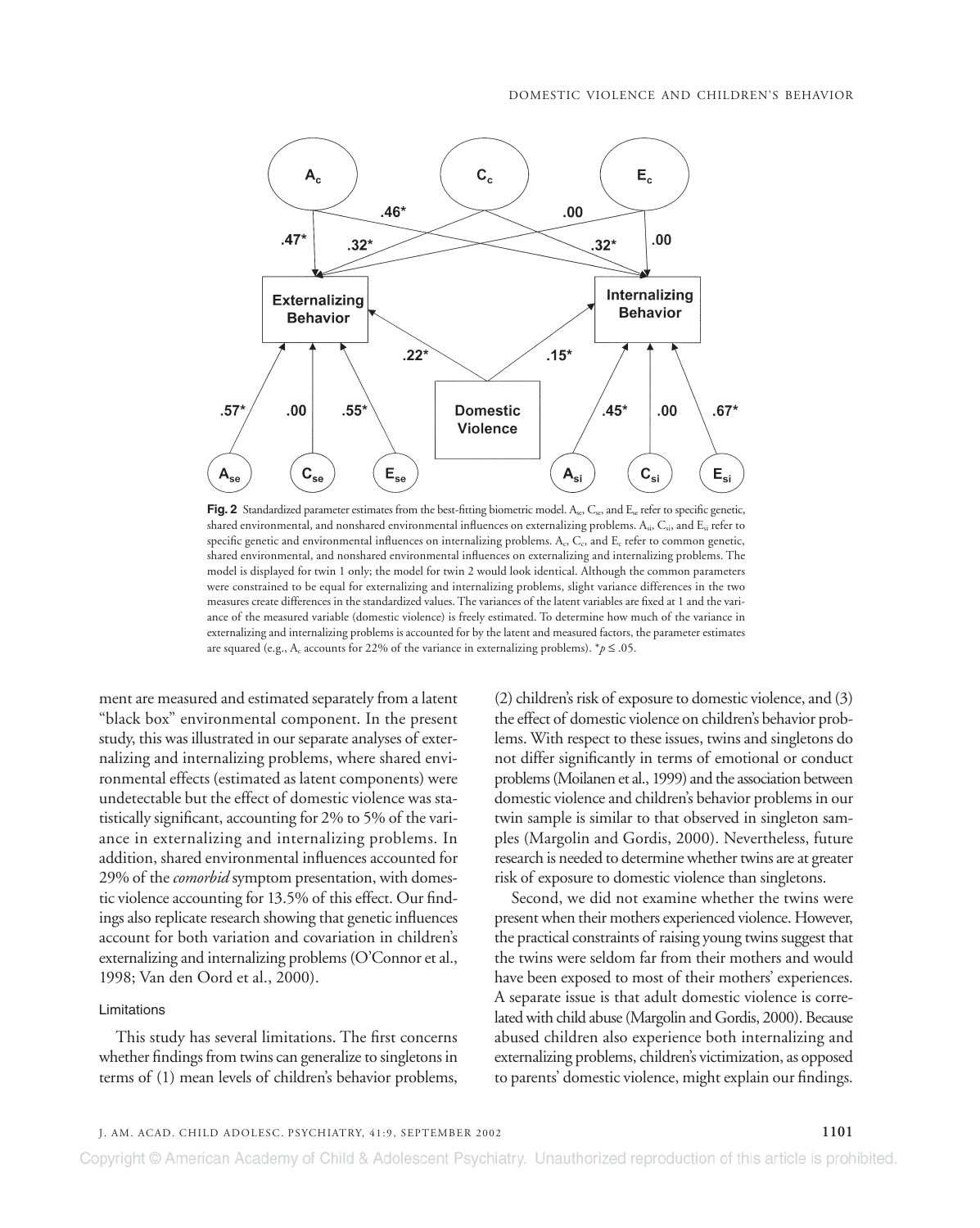Third, our results do not discount the possibility that the effect of domestic violence may be partially genetically mediated. A sufficient test of this hypothesis would require twin-specific data on exposure to domestic violence or phenotypic data on parents' externalizing and internalizing problems in order to model the correlation between genetic influences on domestic violence and genetic influences on children's emotional and conduct problems.

# Clinical Implications

Serious behavioral and emotional problems that emerge in early childhood are of concern to clinicians because they predict a range of adverse outcomes across the life course. Because a substantial portion of the variation and covariation in children's externalizing and internalizing problems was accounted for by genetic influences, clinicians should not assume that behavior problems evident among children who have witnessed domestic violence are entirely environmentally induced. However, strong genetic effects do not preclude the possibility that domestic violence or other aspects of the environment may mediate genetic influences on behavior. For example, genetically vulnerable children may be the most susceptible to the effects of domestic violence. Therapists should thoroughly assess the extent to which domestic violence may be a causal or maintaining factor in children's behavioral and emotional problems, while feeding this information back to parents. Treatment strategies should work at multiple levels by (1) addressing children's emotional insecurity, perceptions of threat, or attributions of self-blame (Davies and Cummings, 1998; Fincham et al., 1994; Grych et al., 2000); (2) improving child management techniques at the level of the parent–child relationship (Jouriles et al., 2001); and (3) offering couples therapy, which may facilitate children's treatment gains. Our findings imply that reducing rates of adult domestic violence should reap the added benefit of reducing children's comorbid externalizing and internalizing problems.

# **REFERENCES**

Achenbach TM (1991a), *Manual for the Child Behavior Checklist/4–18 and 1991 Profile.* Burlington: University of Vermont Department of Psychiatry

- Achenbach TM (1991b), *Manual for the Teacher's Report Form and 1991 Profile.* Burlington: University of Vermont Department of Psychiatry
- Achenbach TM, McConaughy SH, Howell CT (1987), Child/adolescent behavioral and emotional problems: implications of cross-informant correlations for situational specificity. *Psychol Bull* 101:213–232
- Angold A, Costello EJ, Erkanli A (1999), Comorbidity. *J Child Psychol Psychiatry* 40:57–87
- Bird HR, Gould MS, Staghezza B (1992), Aggregating data from multiple informants in child psychiatry epidemiological research. *J Am Acad Child Adolesc Psychiatry* 31:78–85
- Browne MW, Cudeck R (1993), Alternative ways of assessing model fit. In: *Testing Structural Equation Models,* Bollen KA, Long JS, eds. Newbury Park, CA: Sage, pp 136–162
- Buehler C, Anthony C, Krishnaukumar A, Stone G, Gerard J, Pemberton S (1997), Interparental conflict and youth problem behaviors: a meta-analysis. *J Child Fam Stud* 6:233–247
- Bureau of Justice Statistics (1995), *Violence Against Women: Estimates From the Redesigned Survey.* Washington, DC: US Department of Justice, Office of Justice Programs
- Caspi A, Taylor A, Moffitt TE, Plomin R (2000), Neighborhood deprivation affects children's mental health: environmental risks identified in a genetic design. *Psychol Sci* 11:338–342
- Cummings EM, Davies PT (1994), *Children and Marital Conflict.* New York: Guilford
- Dale PS, Simonoff E, Bishop DVM et al. (1998), Genetic influence on language delay in two-year-old children. *Nat Neurosci* 1:324–328
- Danielson KK, Moffitt TE, Caspi A, Silva PA (1998), Comorbidity between abuse of an adult and *DSM-III-R* mental disorders: evidence from an epidemiological study. *Am J Psychiatry* 155:131–133
- Davies PT, Cummings EM (1998), Exploring children's emotional security as a mediator of the link between marital relations and child adjustment. *Child Dev* 69:124–139
- DiLalla LF, Gottesman II (1991), Biological and genetic contributions to violence: Widom's untold tale. *Psychol Bull* 109:125–129
- Fincham FD, Grych JH, Osborne LN (1994), Does marital conflict cause child maladjustment? Directions and challenges for longitudinal research. *J Fam Psychol* 8:128–140
- Gershon ES, Cloninger CR, eds (1994), *Genetic Approaches to Mental Disorders.* Washington, DC: American Psychiatric Press
- Gjone H, Stevenson J (1997), The association between internalizing and externalizing behavior in childhood and early adolescence: genetic or environmental common influences? *J Abnorm Child Psychol* 25:277–286
- Grych JH, Fincham FD (1990), Marital conflict and children's adjustment: a cognitive-contextual framework. *Psychol Bull* 108:267–290
- Grych JH, Fincham FD, eds (2001), *Interparental Conflict and Child Development: Theory, Research, and Applications.* Cambridge, England: Cambridge University Press
- Grych JH, Fincham FD, Jouriles EN, McDonald R (2000), Interparental conflict and child adjustment: testing the mediational role of appraisals in the cognitive-contextual framework. *Child Dev* 71:1648–1661
- Holden GW, Geffner R, Jouriles EN, eds (1998), *Children Exposed to Marital Violence: Theory, Research, and Applied Issues.* Washington, DC: American Psychological Association
- Jouriles EN, McDonald R, Spiller L et al. (2001), Reducing conduct problems among children of battered women. *J Consult Clin Psychol* 69:774–785
- Kendler KS, Neale MC, Kessler RC, Heath AC, Eaves LJ (1992), Childhood parental loss and adult psychopathology in twin women. *Arch Gen Psychiatry* 49:109–116
- Kendler KS, Neale MC, Prescott CA et al. (1996), Childhood parental loss and alcoholism in women: a causal analysis using a twin-family design. *Psychol Med* 26:79–95
- MacCallum RC, Browne MW, Sugawara HM (1996), Power analysis and determination of sample size for covariance structure modeling. *Psychol Methods* 1:130–149
- Margolin G, Gordis EB (2000), The effects of family and community violence on children. *Annu Rev Psychol* 51:445–479
- Martin NG, Eaves LJ, Kearsey MJ, Davies P (1978), The power of the classical twin study. *Heredity* 40:97–116
- Maynard RA, ed (1997), *Kids Having Kids: Economic Costs and Social Consequences of Teen Pregnancy*. Washington, DC: Urban Institute Press
- Meyer JM, Rutter M, Silberg JL et al. (2000), Familial aggregation for conduct disorder symptomatology: the role of genes, marital discord and family adaptability. *Psychol Med* 30:759–774
- Moffitt TE, Caspi A, Krueger RF et al. (1997), Do partners agree about abuse in their relationship? A psychometric evaluation of interpartner agreement. *Psychol Assess* 9:47–56
- Moffitt TE, E-Risk Study Team (2002), Teen-aged mothers in contemporary Britain. *J Child Psychol Psychiatry* 43:1–16

# **1102** J. AM. ACAD. CHILD ADOLESC. PSYCHIATRY, 41:9, SEPTEMBER 2002

Copyright © American Academy of Child & Adolescent Psychiatry. Unauthorized reproduction of this article is prohibited.